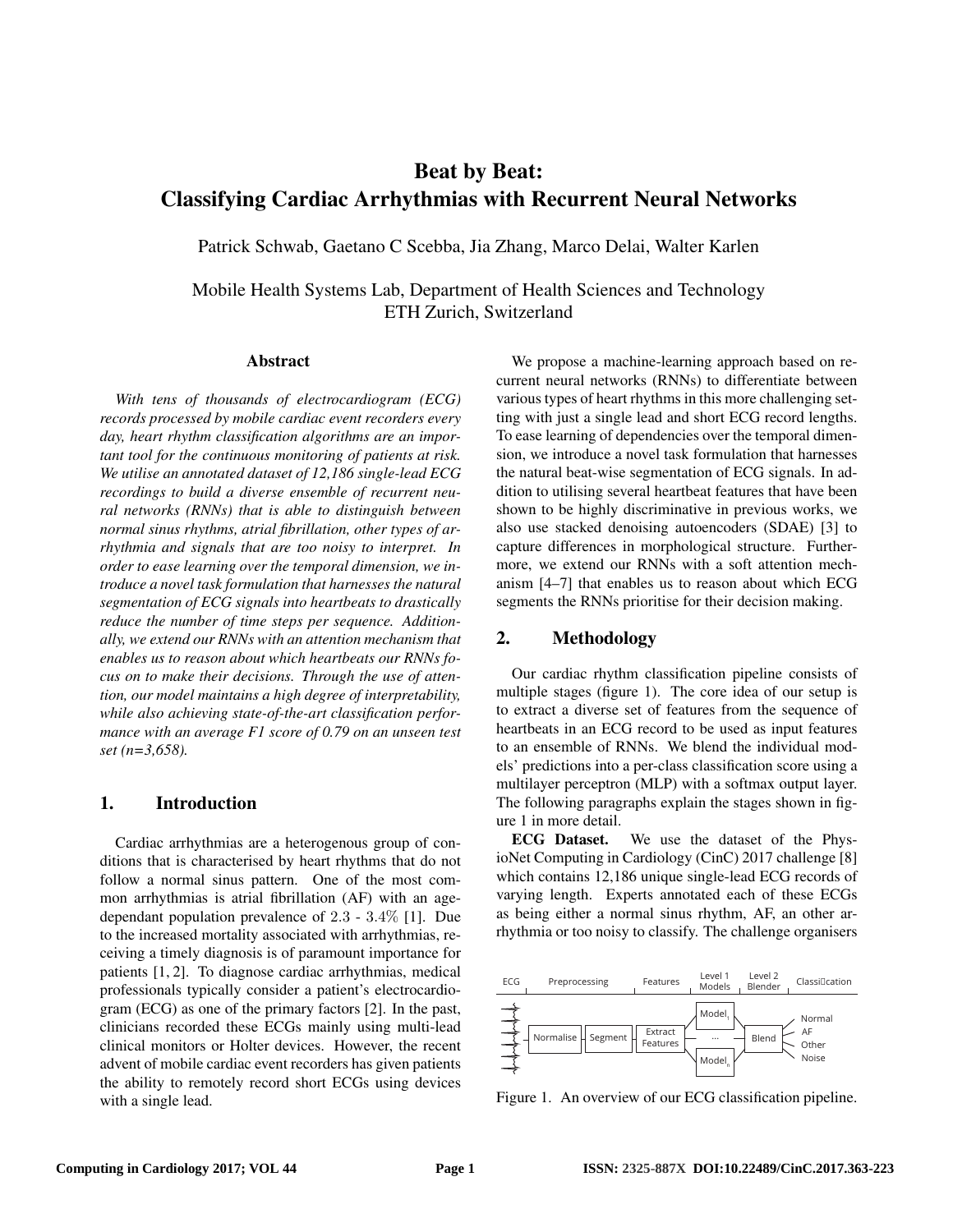keep 3,658 (30%) of these ECG records private as a test set. Additionally, we hold out a non-stratified random subset of 20% of the public dataset as a validation set. For some RNN configurations, we further augment the training data with labelled samples extracted from other PhysioNet databases [9–12] in order to even out misbalanced class sizes in the training set. As an additional measure against the imbalanced class distribution of the dataset, we weight each training sample's contribution to the loss function to be inversely proportional to its class' prevalence in the overall dataset.

Normalisation. Prior to segmentation, we normalise the ECG recording to have a mean value of zero and a standard deviation of one. We do not apply any additional filters as all ECGs were bandpass-filtered by the recording device.

Segmentation. Following normalisation, we segment the ECG into a sequence of heartbeats. We decide to reformulate the given task of classifying arrhythmias as a sequence classification task over heartbeats rather than over raw ECG readings. The motivation behind the reformulation is that it significantly reduces the number of time steps through which the error signal of our RNNs has to propagate. On the training set, the reformulation reduces the mean number of time steps per ECG from 9000 to just 33. To perform the segmentation, we use a customised QRS detector based on Pan-Tompkin's [13] that identifies Rpeaks in the ECG recording. We extend their algorithm by adapting the threshold with a moving average of the ECG signal to be more resilient against the commonly encountered short bursts of noise. For the purpose of this work, we define heartbeats using a symmetric fixed size window with a total length of 0.66 seconds around R-peaks. We pass the extracted heartbeat sequence in its original order to the feature extraction stage.

Feature Extraction. We extract a diverse set of features from each heartbeat in an ECG recording. Specifically, we extract the time since the last heartbeat ( $\delta RR$ ), the relative wavelet energy (RWE) over five frequency bands, the total wavelet energy (TWE) over those frequency bands, the R amplitude, the Q amplitude, QRS duration and wavelet entropy (WE). Previous works demonstrated the efficacy of all of these features in discriminating cardiac arrhythmias from normal heart rhythms [14–18]. In addition to the aforementioned features, we also train two SDAEs on the heartbeats in an unsupervised manner with the goal of learning more nuanced differences in morphology of individual heartbeats. We train one SDAE on the extracted heartbeats of the training set and the other on their wavelet coefficients. We then use the encoding side of the SDAEs to extract low-dimensional embeddings of each heartbeat and each heartbeat's wavelet coefficients to be used as additional input features. Finally, we concatenate all extracted features into a single feature vector per heartbeat and pass them to the level 1 models in original heartbeat sequence order.

Level 1 Models. We build an ensemble of level 1 models to classify the sequence of per-beat feature vectors. To increase the diversity within our ensemble, we train RNNs in various binary classification settings and with different hyperparameters. We use RNNs with 1 - 5 recurrent layers that consist of either Gated Recurrent Units (GRU) [19] or Bidirectional Long Short-Term Memory (BLSTM) units [20], followed by an optional attention layer, 1 - 2 forward layers and a softmax output layer. Additionally, we infer a nonparametric Hidden Semi-Markov Model (HSMM) [21] with 64 initial states for each class in an unsupervised setting. In total, our ensemble of level 1 models consists of 15 RNNs and 4 HSMMs. We concatenate the ECG's normalised log-likelihoods under the per-class HSMMs and the RNNs' softmax outputs into a single prediction vector. We pass the prediction vector of the level 1 models to the level 2 blender model.

Level 2 Blender. We use blending [22] to combine the predictions of our level 1 models and a set of ECG-wide features into a final per-class classification score. The additional features are the RWE and WE over the whole ECG and the absolute average deviation (AAD) of the WE and  $\delta$ RR of all beats. We employ a MLP with a softmax output layer as our level 2 blender model. In order to avoid overfitting to the training set, we train the MLP on the validation set.

Hyperparameter Selection. To select the hyperparameters of our level 1 RNNs, we performed a grid search on the range of 0 - 75% for the dropout and recurrent dropout percentages, 60 - 512 for the number of units per hidden layer and 1 - 5 for the number of recurrent layers. We found that RNNs trained with 35% dropout, 65% recurrent dropout, 80 units per hidden layer and 5 recurrent layers (plus an additional attention layer) achieve consistently strong results across multiple binary classification settings. For our level 2 blender model, we utilise Bayesian optimisation [23] to select the number of layers, number of hidden units per layer, dropout and number of training epochs. We perform a 5-fold cross validation on the validation set to select the blender model's hyperparameters.

#### 2.1. Attention over Heartbeats

Attention mechanisms have been shown to allow for greater interpretability of neural networks in a variety of tasks in computer vision and natural language processing [4–7]. In this work, we apply soft attention over the heartbeats contained in ECG signals in order to gain a deeper understanding of the decision-making process of our RNNs. Consider the case of an RNN that is processing a sequence of T heartbeats. The topmost recurrent layer outputs a hidden state  $h_t$  at every time step  $t \in [1, T]$  of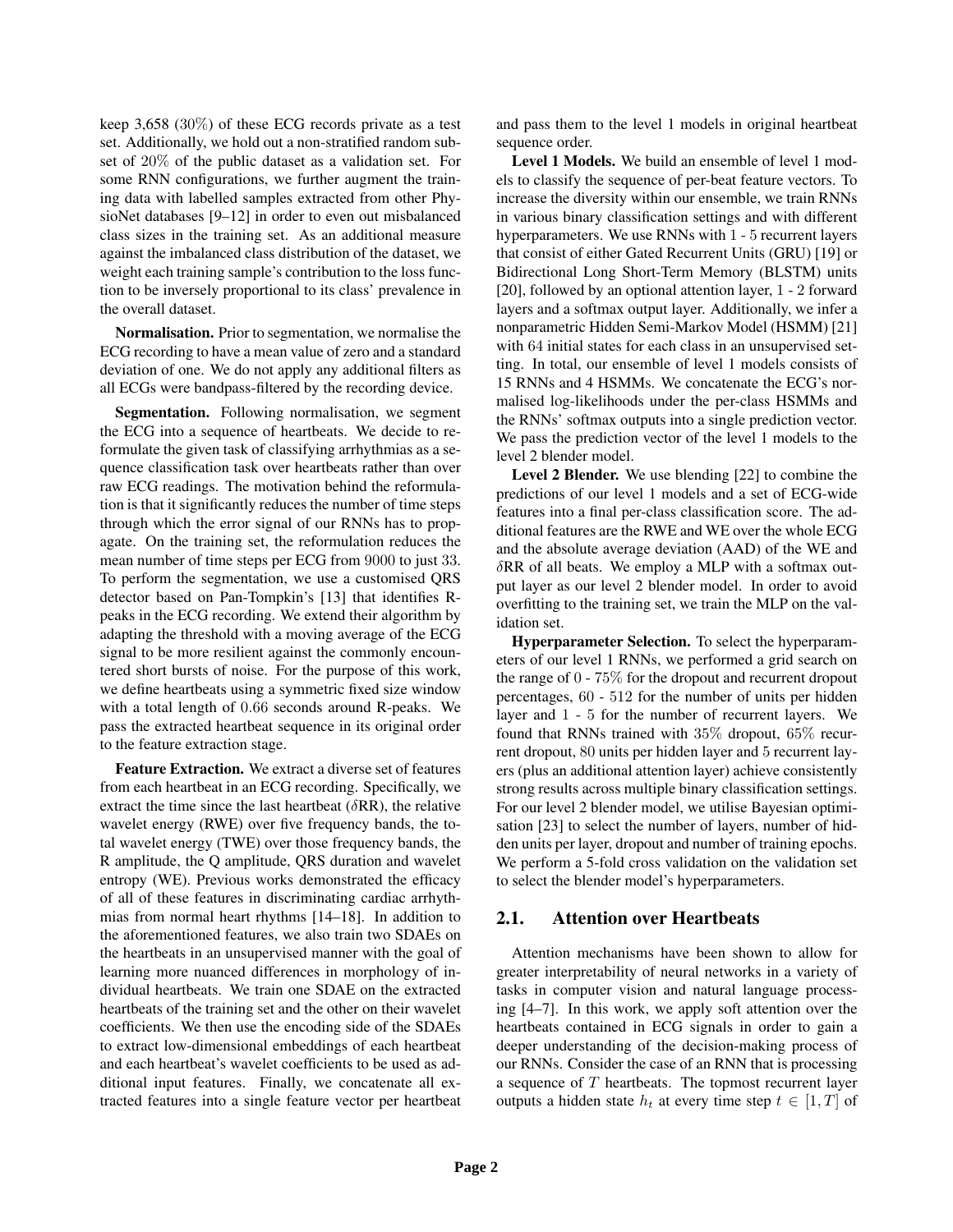

Figure 2. A visualisation of the attention values  $a_t$  (top) of two different RNNs over two sample ECG recordings (bottom). The graphs on top of the ECG recordings show the attention values  $a_t$  associated with each identified heartbeat (dashed line). The labels in the left and right corners of the attention value graphs show the settings the model was trained for and their classification confidence, respectively. The recording on the left (A02149) represents a normal sinus rhythm. Due to the regular heart rhythm in the ECG, a distinctive pattern of approximately equally weighted attention on each heartbeat emerges from our RNN that was trained to distinguish between normal sinus rhythms and all other types of rhythms. The recording on the right (A04661) is labelled as an other arrhythmia. The RNN trained to identify other arrhythmias focuses primarily on a sudden, elongated pause in the heart rhythm to decide that the record is most likely an other arrhythmia.

the sequence. We extend some of our RNNs with additive soft attention over the hidden states  $h_t$  to obtain a context vector  $c$  that attenuates the most informative hidden states  $h_t$  of a heartbeat sequence. Based on the definition in [6], we use the following set of equations:

$$
u_t = \tanh(W_{beat}h_t + b_{beat})\tag{1}
$$

$$
a_t = softmax(u_t^T u_{beat})
$$
 (2)

$$
c = \sum_{t} a_{t} h_{t} \tag{3}
$$

Where equation (1) is a single-layer MLP with a weight matrix  $W_{beat}$  and bias  $b_{beat}$  to obtain  $u_t$  as a hidden representation of  $h_t$  [6]. In equation (2), we calculate the attention factors  $a_t$  for each heartbeat by computing a softmax over the dot-product similarities of every heartbeat's  $u_t$  to the heartbeat context vector  $u_{beat}$ .  $u_{beat}$  corresponds to a hidden representation of the most informative heartbeat [6]. We jointly optimise  $W_{beat}$ ,  $b_{beat}$  and  $u_{beat}$  with the other RNN parameters during training. In figure 2, we showcase two examples of how qualitative analysis of the attention factors  $a_t$  of equation (2) provides a deeper understanding of our RNNs' decision making.

#### 3. Related Work

Our work builds on a long history of research in detecting cardiac arrhythmias from ECG records by making use of features that have been shown to be highly discriminative in distinguishing certain arrhythmias from normal heart rhythms [14–18]. Recently, Rajpurkar et al. proposed a 34-layer convolutional neural network (CNN) to reach cardiologist-level performance in classifying a large set of arrhythmias from mobile cardiac event recorder data [24]. In contrast, we achieve state-of-the-art performance with significantly fewer trainable parameters by harnessing the natural heartbeat segmentation of ECGs and discriminative features from previous works. Additionally, we pay consideration to the fact that interpretability remains a challenge in applying machine learning to the medical domain [25] by extending our models with an attention mechanism that enables medical professionals to reason about which heartbeats contributed most to the decisionmaking process of our RNNs.

### 4. Results and Conclusion

We present a machine-learning approach to distinguishing between multiple types of heart rhythms. Our approach utilises an ensemble of RNNs to jointly identify temporal and morphological patterns in segmented ECG recordings of any length. In detail, our approach reaches an average F1 score of 0.79 on the private test set of the PhysioNet CinC Challenge 2017 ( $n = 3,658$ ) with class-wise F1 scores of 0.90, 0.79 and 0.68 for normal rhythms, AF and other arrhythmias, respectively. On top of its state-of-theart performance, our approach maintains a high degree of interpretability through the use of a soft attention mechanism over heartbeats. In the spirit of open research, we make an implementation of our cardiac rhythm classification system available through the PhysioNet 2017 Open Source Challenge.

Future Work. Based on our discussions with a cardiologist, we hypothesise that the accuracy of our models could be further improved by incorporating contextual information, such as demographic information, data from other clinical assessments and behavioral aspects.

#### Acknowledgements

This work was partially funded by the Swiss National Science Foundation (SNSF) project No. 167302 within